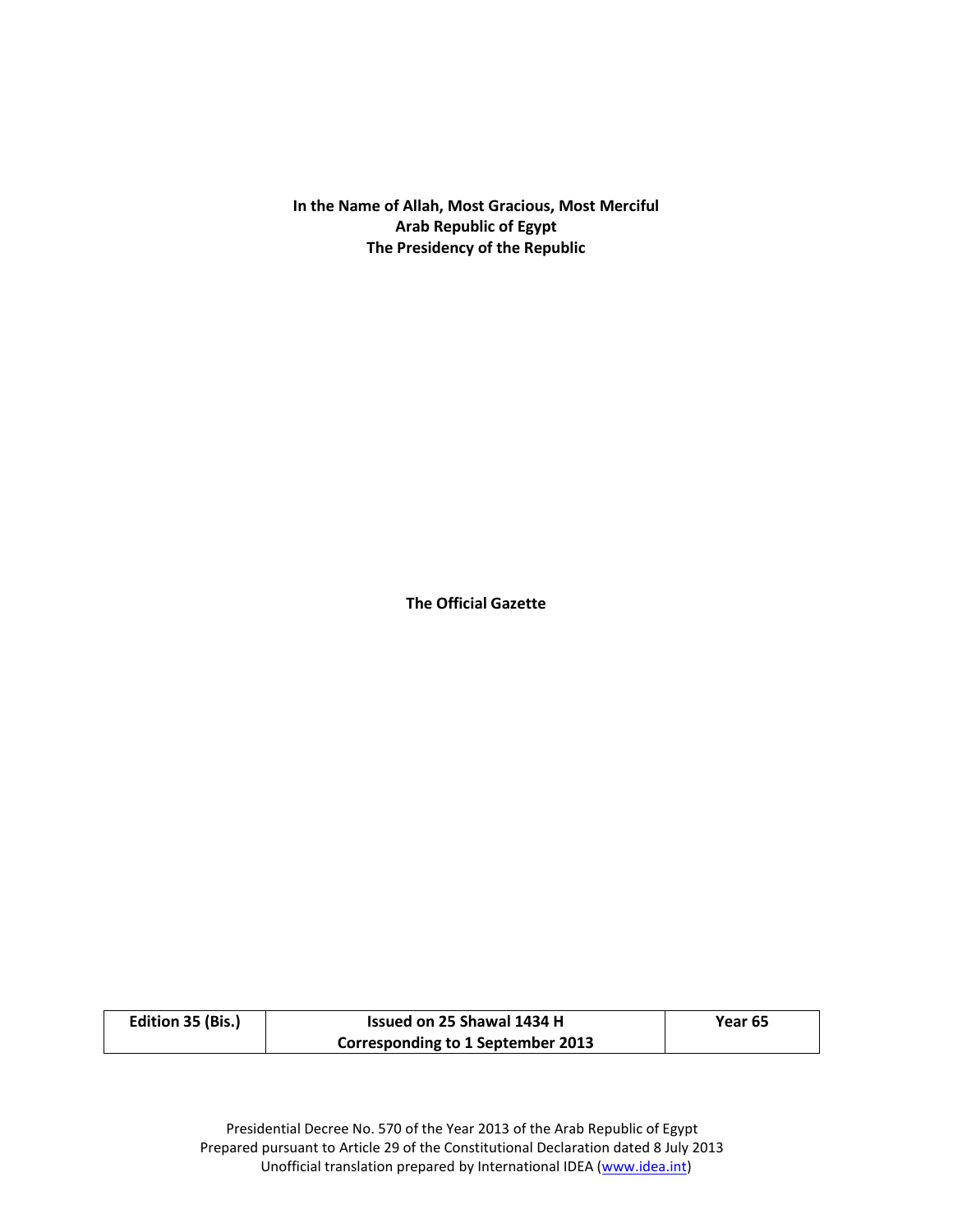# **Table of Contents**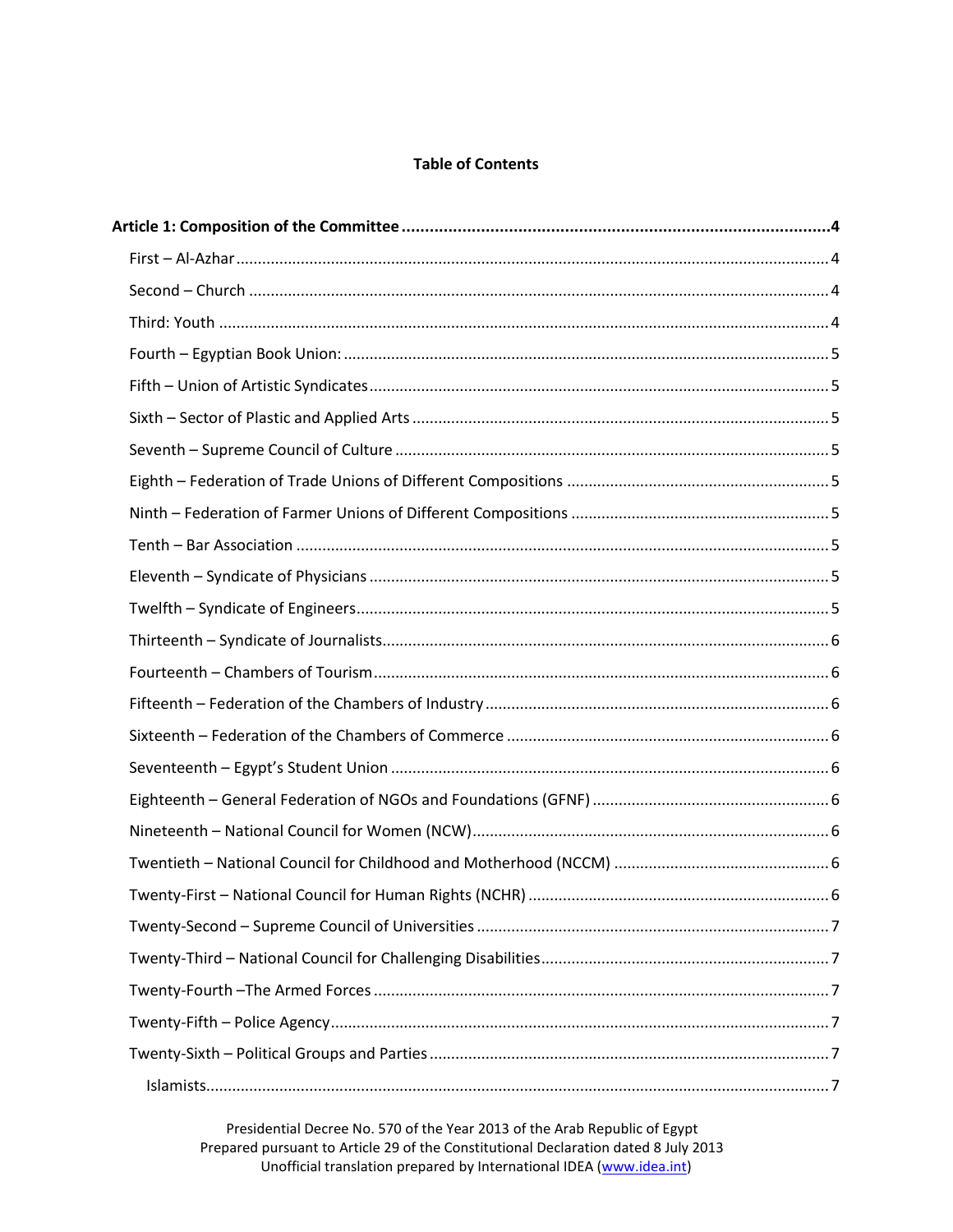$\ast\ast\ast$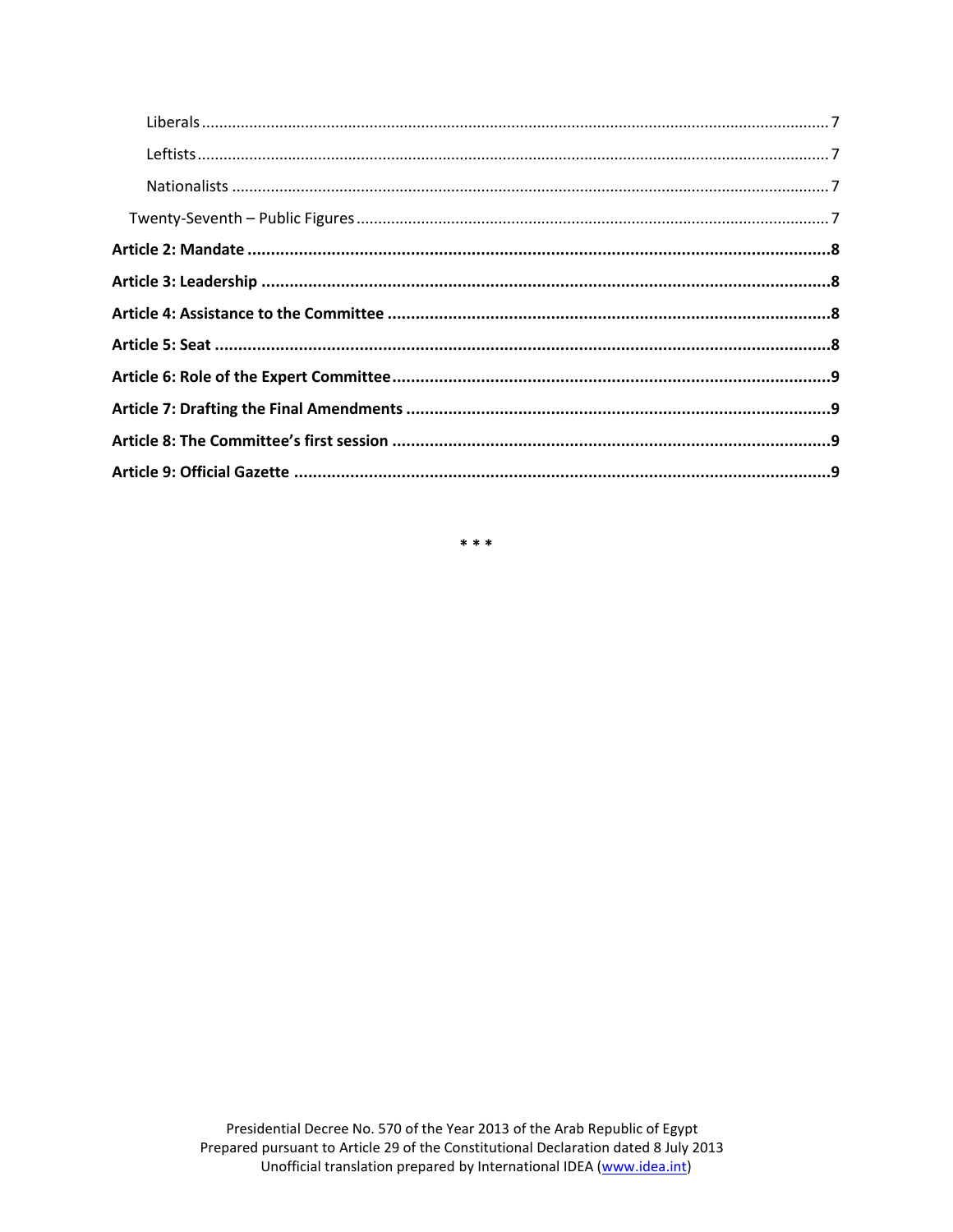## **Presidential Decree No. 570 of the Year 2013**

## **The Interim President of the Republic,**

After reviewing the Constitutional Declaration issued on 8 July 2013 and the nominations made to compose the committee responsible for developing the final draft constitutional amendments, **Has Hereby Decreed**

# <span id="page-3-0"></span>**Article 1: Composition of the Committee**

# **The committee stipulated in Article 29 of the abovementioned Constitutional Declaration shall be composed of the following:**

# <span id="page-3-1"></span>**First – Al-Azhar<sup>1</sup>**

- 1. Dr. Shawki Ibrahim Abdel Karim Allam Main (Grand Mufti of Egypt and a Professor at Al-Azhar University).
- 2. Counselor/ Mohamed Mahmoud Abdel Salam Main (Legal Advisor to Al-Azhar Grand Imam).
- 3. Dr. Abdullah Mabrouk Mohamed El-Naggar Main (Professor at the Faculty of Sharia and Law at Al-Azhar University).
	- Dr. Mohamed El-Shahat El-Gendy Substitute (Member of the Islamic Research Academy).
	- Dr. Mohamed Abdel Samad Mohamed Mehanna Substitute (Member of Al-Azhar Grand Imam's Technical Bureau and Professor of International Law).
	- Dr. Mohga Ghaleb Abdel Rahman Substitute (Dean of the Faculty of Islamic Studies in Cairo).

# <span id="page-3-2"></span>**Second – Church**

- 4. His Grace Bishop Paula Main (Bishop of Tanta and Its Affiliated Regions The Coptic Orthodox Church).
	- Counselor/ Monsef Naguib Suleiman Substitute.
- 5. His Grace Bishop Antonius Aziz Mina Main (The Catholic Copts Church).
	- Counselor/ Gamil Halim Habib Substitute.
- 6. Dr. and Priest Safwat Naguib El-Bayyad Main (Head of the Angelical Communion).
	- Counselor/ Makram Lamei Substitute.

# <span id="page-3-3"></span>**Third: Youth**

l

- 7. Mr. Mohamed Abdel Aziz Main (Tamarod Movement/Journalist).
- 8. Mr. Ahmed Eid Main (Coalition of Revolution Youth/ June 30<sup>th</sup> Front/ Journalist).
- 9. Mr. Mahmoud Badr Main (Tamarod Movement/Journalist).
- 10. Mr. Amr Salah Main (Coalition of Revolution Youth/June 30<sup>th</sup> Front/ Journalist).
	- Mr. Amr Ahmed Ibrahim Darwish Substitute (Development and Marketing Manager).
	- Mr. Mo'tamer Amin Substitute (Financial Analyst).
	- Mrs. Maha Abu Bakr Substitute (Lawyer).
	- Counselor/ Wael Atteya Substitute (Ministry of Foreign Affairs).

 $^1$  Titles for each article have been included by International IDEA in this translation solely for ease of reference. The article titles are not to be attributed to the authors of this text and should not be used to inform interpretation.

Presidential Decree No. 570 of the Year 2013 of the Arab Republic of Egypt Prepared pursuant to Article 29 of the Constitutional Declaration dated 8 July 2013 Unofficial translation prepared by International IDEA (www.idea.int)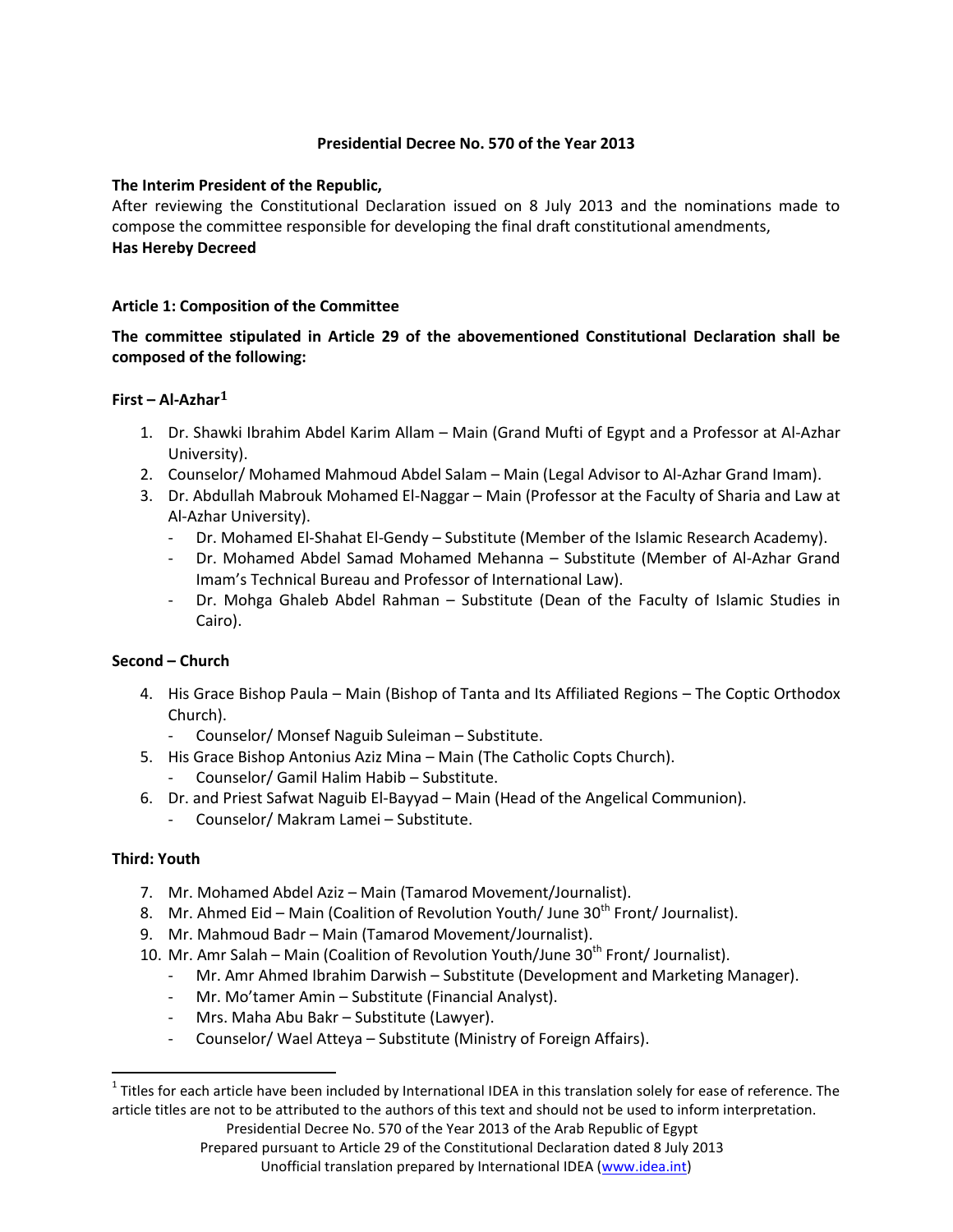### <span id="page-4-0"></span>**Fourth – Egyptian Book Union:**

- 11. Mr. Mohamed Salmawy –Main (Writer and President of the Book Union).
	- Dr. Mohamed EL-Makhzangy Main (Writer and Novelist).

## <span id="page-4-1"></span>**Fifth – Union of Artistic Syndicates**

- 12. Mr. Khaled Youssef Main (Film Director).
	- Mr. Sameh El-Serity Substitute (Artist and Actor).

## <span id="page-4-2"></span>**Sixth – Sector of Plastic and Applied Arts**

- 13. Artist/ Mohamed Abla Main (Plastic Artist).
	- Artist/ Mostafa Hussein Substitute (Plastic Artist).

# <span id="page-4-3"></span>**Seventh – Supreme Council of Culture**

- 14. Mr. Sayed Hegab Main (Poet).
	- Mr. Ahmed Abdel Moaty Hegazy Substitute (Poet).

# <span id="page-4-4"></span>**Eighth – Federation of Trade Unions of Different Compositions**

- 15. Mr. Gebaly Mohamed El-Maraghy Main (Head of the General Federation).
- 16. Mr. Ahmed Khairy Main (Head of the National Federation of Egypt's Workers).
	- Mr. Mohamed Wahb Allah Substitute (Deputy Head of the General Federation).
	- Mr. Yousri Maarouf Substitute (Deputy Head of the Democratic Federation of Egypt's Workers).

## <span id="page-4-5"></span>**Ninth – Federation of Farmer Unions of Different Compositions**

- 17. Mr. Mohamed Ahmed Abdel Kader Main (Head of Farmers Union).
- 18. Mr. Mamdouh Hamada Main (Chairman of the Board of the Agricultural Cooperative Union).
	- Mr. Mohamed Sobh El-Dabsh Substitute (Head of the Farmers Union in Marsa Matrouh).
	- Mr. Mohamed Rashad Abu El-Wafa Substitute (Deputy to the Head of the Union in the South).

## <span id="page-4-6"></span>**Tenth – Bar Association**

- 19. Mr. Sameh Ashour Main (Head of the Bar Association).
	- Mr. Magdy Ahmed Nagy Sakhy Substitute (Representative of the Bar Association).

## <span id="page-4-7"></span>**Eleventh – Syndicate of Physicians**

- 20. Dr. Mohamed Khairy Abdel Da'em Main (Head of the Syndicate of Physicians).
	- Dr. Khaled Emara Substitute (Professor of Orthopedics and Rapporteur of the Scientific Committee at the Syndicate of Physicians).

## <span id="page-4-8"></span>**Twelfth – Syndicate of Engineers**

- 21. Eng. Osama Shawky Main (Head of the Branch Syndicate of Engineers in Cairo).
	- Eng. Hussein Sabbor Substitute (Consultant Engineer).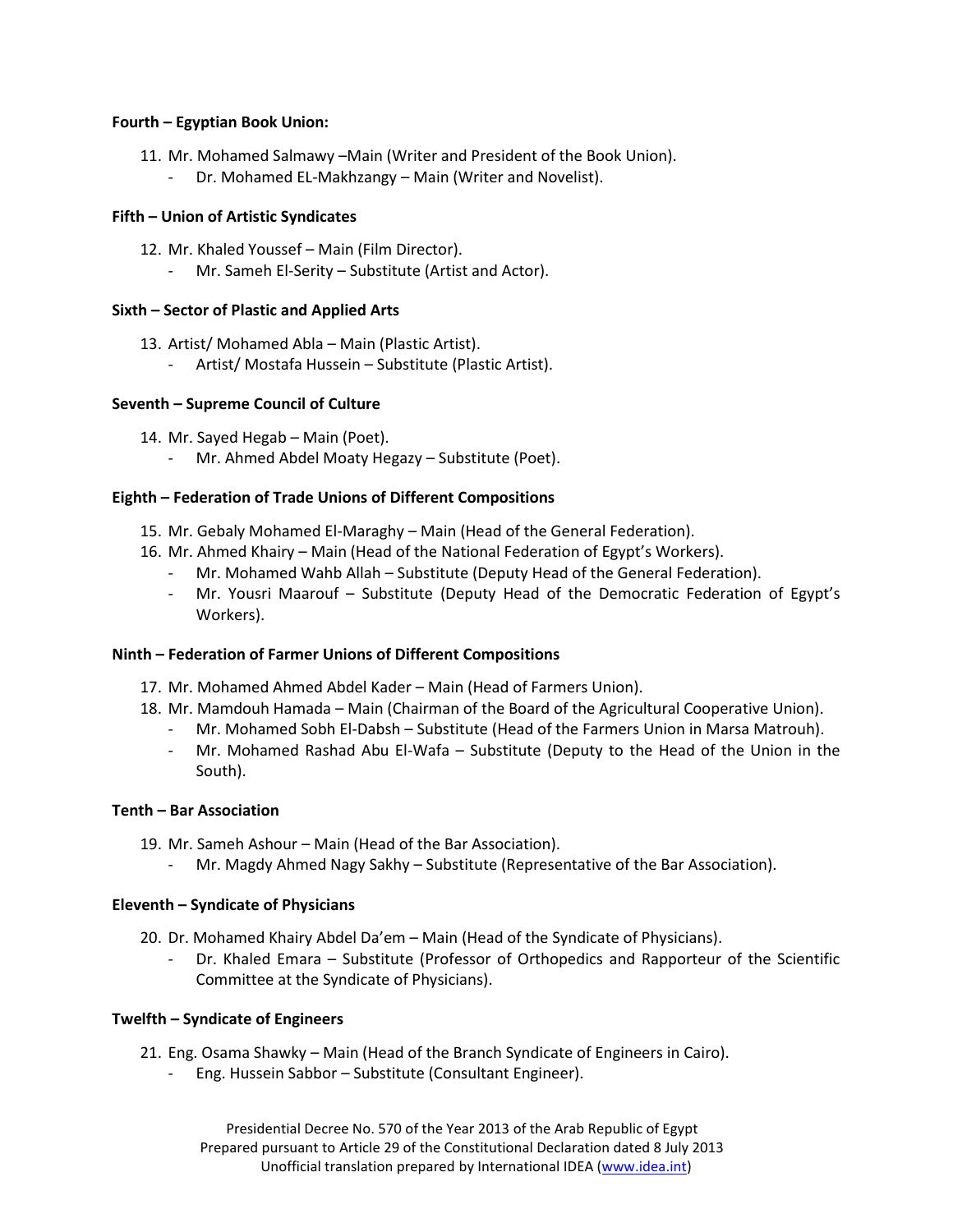### <span id="page-5-0"></span>**Thirteenth – Syndicate of Journalists**

- 22. Mr. Diaa Rashwan Main (Syndicate of Journalists).
	- Mr. Gamal Fahmy Substitute (Senior Representative of the Syndicate of Journalists).

### <span id="page-5-1"></span>**Fourteenth – Chambers of Tourism**

- 23. Mr. Elhamy Mostafa Fahmy El-Zayyat Main (Head of the Egyptian Federation of Chambers of Tourism).
	- Mr. Moataz El-Sayed Substitute (Head of the Syndicate of Tour Guides).

### <span id="page-5-2"></span>**Fifteenth – Federation of the Chambers of Industry**

- 24. Dr. Abla Mohey Eddin Abdel Latif Main (Advisor at the Ministry of Industry and Professor at the American University in Cairo).
	- Eng. Mohamed Zaki El-Sewidy Substitute (Head of the Federation of Egyptian Industries).

### <span id="page-5-3"></span>**Sixteenth – Federation of the Chambers of Commerce**

- 25. Mr. Ahmed El-Wakil Main (Head of the Federation and Head of a Chamber in Alexandria).
	- Dr. Mohamed Atteya El-Fayyoumi Substitute (Treasurer of the Federation and Head of a Chamber in Qalyubiya).

### <span id="page-5-4"></span>**Seventeenth – Egypt's Student Union**

- 26. Mr. Mohamed Mostafa Badran Main (President of Egypt's Student Union).
	- Mr. Hisham Ashraf Farag Substitute (President of the Student Union of Cairo University).

## <span id="page-5-5"></span>**Eighteenth – General Federation of NGOs and Foundations (GFNF)**

- 27. Dr. Talaat Abdel Qawi El-Sayed Main (Elected Member of the Board and Deputy Chairman of the Board).
	- Mr. Mohamed Anwar Esmat El-Sadat Substitute (Member of GFNF's Board).

### <span id="page-5-6"></span>**Nineteenth – National Council for Women (NCW)**

- 28. Ambassador/ Mervat Talawy Main (Head of NCW).
	- Dr. Amna Nosseir Substitute (Professor at the Faculty of Islamic and Arabic Studies Al-Azhar University).

#### <span id="page-5-7"></span>**Twentieth – National Council for Childhood and Motherhood (NCCM)**

- 29. Dr. Azza Mohamed Said El-Ashmawy Main (General Director of the General Directorate at the Technical Bureau).
	- Mrs. Nehad Abu El-Qumsan Substitute (Head of the Egyptian Center for Women Rights).

## <span id="page-5-8"></span>**Twenty-First – National Council for Human Rights (NCHR)**

#### 30. Mrs. Mona Dul-Faqqar – Main (NCHR Member).

Mr. Naser Amin – Substitute (NCHR Member).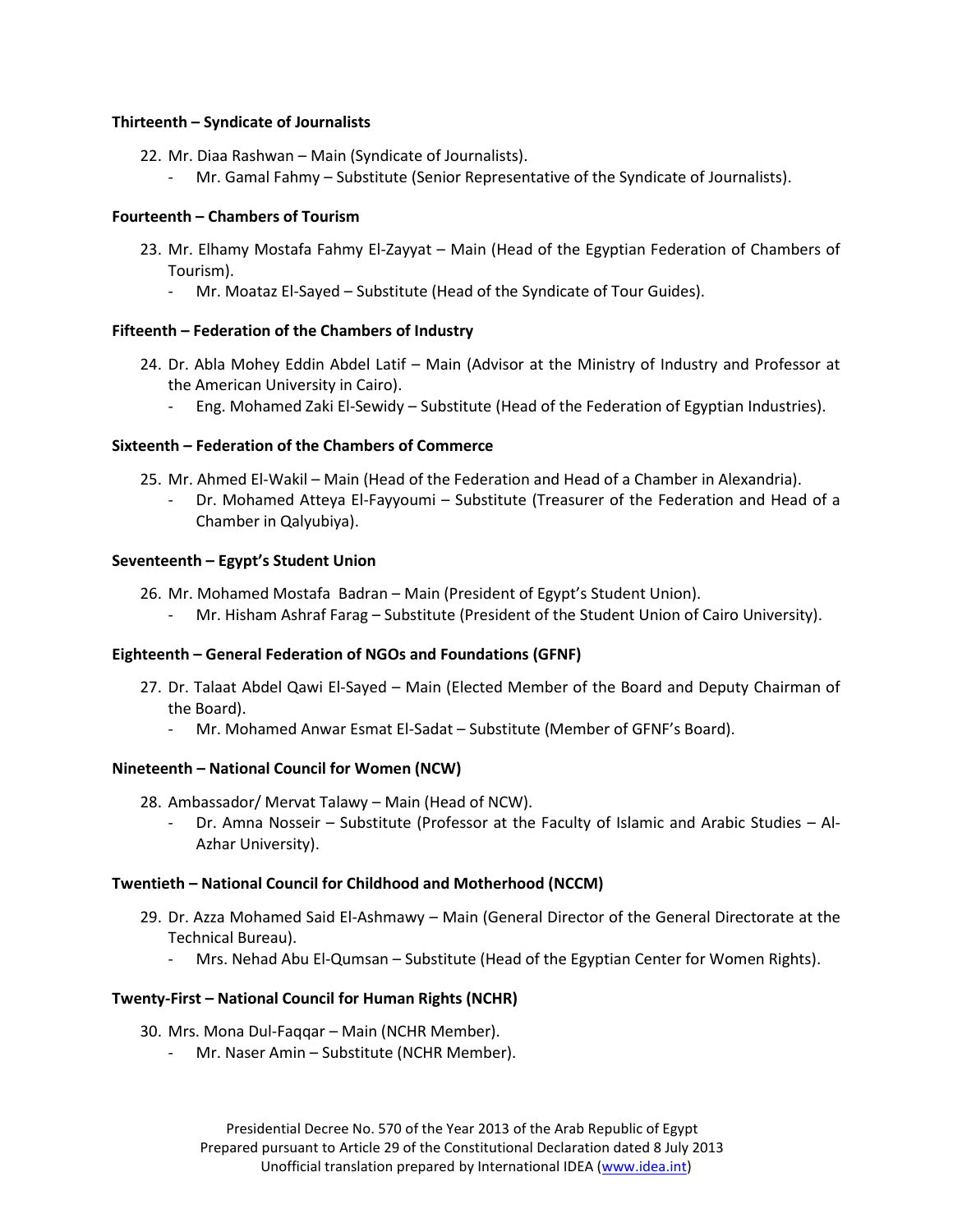### <span id="page-6-0"></span>**Twenty-Second – Supreme Council of Universities**

- 31. Dr. Mohamed Ahmed Mohamedan Main (President of Suez Canal University).
	- Dr. Omayma Edris Substitute (University Professor).

## <span id="page-6-1"></span>**Twenty-Third – National Council for Challenging Disabilities**

- 32. Dr. Hossam Eddin Said El-Massah Main (PhD. Of International Law Special Cairo University and Paris University) (Assisted by Dr. Khaled Hanafy Gomaa Mohamed).
	- Dr. Salah Eddin Abdullah Abdel Hakim Mahmoud Substitute (Poet).

## <span id="page-6-2"></span>**Twenty-Fourth –The Armed Forces**

33. General/ Mohamed Magd Eddin Barakat – Main (Vice President of the Supreme Court of Military Appeals).

General/ Maher Manna' Mayhoub Gad El-Haq – Substitute (Vice President of the Supreme Court of Military Appeals).

## <span id="page-6-3"></span>**Twenty-Fifth – Police Agency**

34. General and Dr. Aly Mohamed Abdel Moula – Main (Assistant to the Minister for the Legal Affairs Sector).

# <span id="page-6-5"></span><span id="page-6-4"></span>**Twenty-Sixth – Political Groups and Parties**

## **Islamists**

- 35. Dr. Bassam El-Sayed Hassanin Metwaly Main (Vice President of El-Nour Party).
- 36. Dr. Kamal El-Helbawy Main (Islamic Intellectual).
	- Mr. Mohamed Saad Abdel Karim Gawish Substitute (Member of the Constituent Assembly of the 2012 Constitution representing El-Nour Party).
	- Dr. Nageh Ibrahim Substitute (Islamic Intellectual).

## <span id="page-6-6"></span>**Liberals**

- 37. Mr. El-Sayed El-Badawi Main (President of El-Wafd Party).
- 38. Dr. Mohamed Abu El-Ghar Main (President of the Egyptian Social Democratic Party).
	- Dr. Naguib Abadeer Substitute (Member of the Political Bureau of the Free Egyptians Party).
	- Ambassador/ Mohamed El-Oraby Substitute (President of the Conference Party).

## <span id="page-6-7"></span>**Leftists**

- 39. Mr. Hussein Mohamed Hussein Abdel Razeq Main (The National Progressive Unionist Party).
	- Mrs. Safaa Zaki Mourad Substitute (Lawyer and Member of the Popular Socialist Alliance Party).

# <span id="page-6-8"></span>**Nationalists**

40. Eng. Mohamed Sami Ahmed Mohamed – Main (President of El-Karama Party).

- Dr. Salah Eddin Dessouki – Substitute (President of the Popular Nasserite Conference Party).

# <span id="page-6-9"></span>**Twenty-Seventh – Public Figures**

41. Dr. Magdy Yacoub – Main (International Surgeon).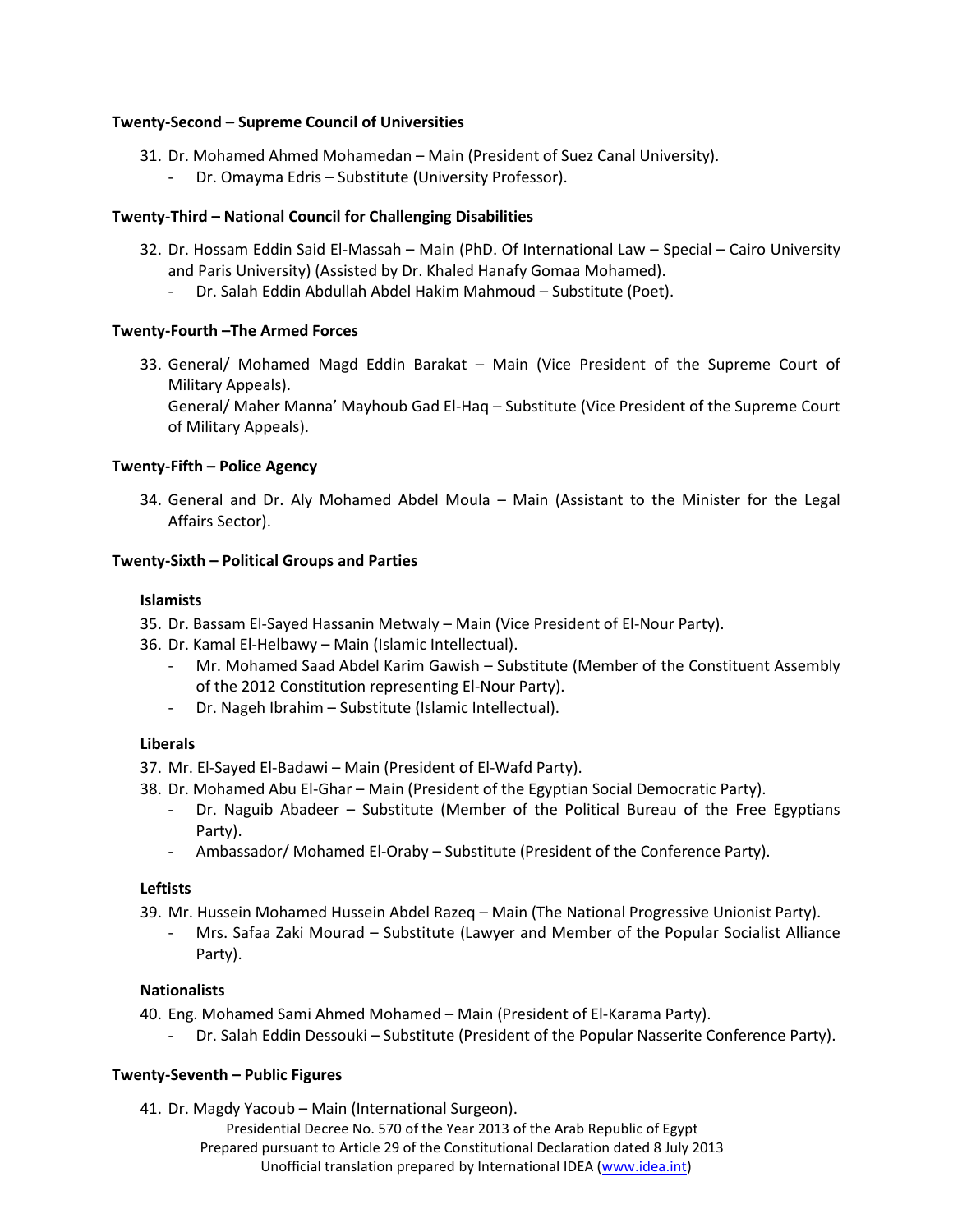- 42. Mr. Amr Moussa Main (Former Presidential Candidate).
- 43. Dr. Abdel Gelil Mostafa El-Bassyouni Main (Head of the National Association for Change and Professor at Cairo University).
- 44. Dr. Gaber Gad Nassar Main (President of Cairo University).
- 45. Dr. Amr El-Shobaky Main (Researcher, Intellectual, and Expert at Al-Ahram Center for Political and Strategic Studies).
- 46. Dr. Saad Eddin El-Helaly Main (Professor at Al-Azhar University).
- 47. Dr. Hoda El-Sadda Main (University Professor).
- 48. Dr. Mohamed Ghonim Main (Professor of Urology and Pioneer of Renal Transplantation).
- 49. Mr. Haggag Adol (Nubia) Main (Nubian Activist).
- 50. Mossad Abu Fagr (Sinai) Main (Sinai Political Activist).
	- Counselor/ Ahmed Radwan Substitute (Former Minister).
	- Mr. Ibrahim Eissa Substitute (Journalist and Writer).
	- Dr. Mahmoud Kubeish Substitute (Dean of the Faculty of Law at Cairo University).
	- Dr. Osama El-Azhary Substitute (Professor at Al-Azhar University).
	- Dr. Wassim El-Sissy Substitute (Professor of Egyptology).
	- Mr. Salah Eissa Substitute (Historian and Writer).
	- Dr. Laila Takla Substitute (Legal Expert and Writer).
	- Counselor/ Medhat Saad Eddin Substitute (Judges Club Vice President of the Court of Cassation).
	- Dr. Ezz Eddin Shoukry Fashir Substitute (Ambassador at the Ministry of Foreign Affairs).
	- Mr. Wahid Hamed Substitute (Scenarist and Writer).

#### <span id="page-7-0"></span>**Article 2: Mandate**

Within 60 days of its first session, the committee studies the draft constitutional amendments referred to it by the Expert Committee stipulated in Article 28 of the Constitutional Declaration, presents them for community dialogue, and receives suggestions from citizens and different bodies to develop the final draft of the constitutional amendments.

#### <span id="page-7-1"></span>**Article 3: Leadership**

The committee shall select a chairman, one or more deputy chairmen, and a rapporteur, determine the rules of procedure regulating its work and the measures necessary to ensure a community dialogue on the amendments.

#### <span id="page-7-2"></span>**Article 4: Assistance to the Committee**

<span id="page-7-3"></span>The committee may seek the assistance of whoever it deems appropriate and request support from the state to ensure accomplishing its work within the designated period as per the decree.

#### **Article 5: Seat, technical secretariat**

The committee convenes at the Shoura Council. A technical secretariat to assist the committee in undertaking its work and implementing its decisions shall be established at the Shoura Council's General Secretariat.